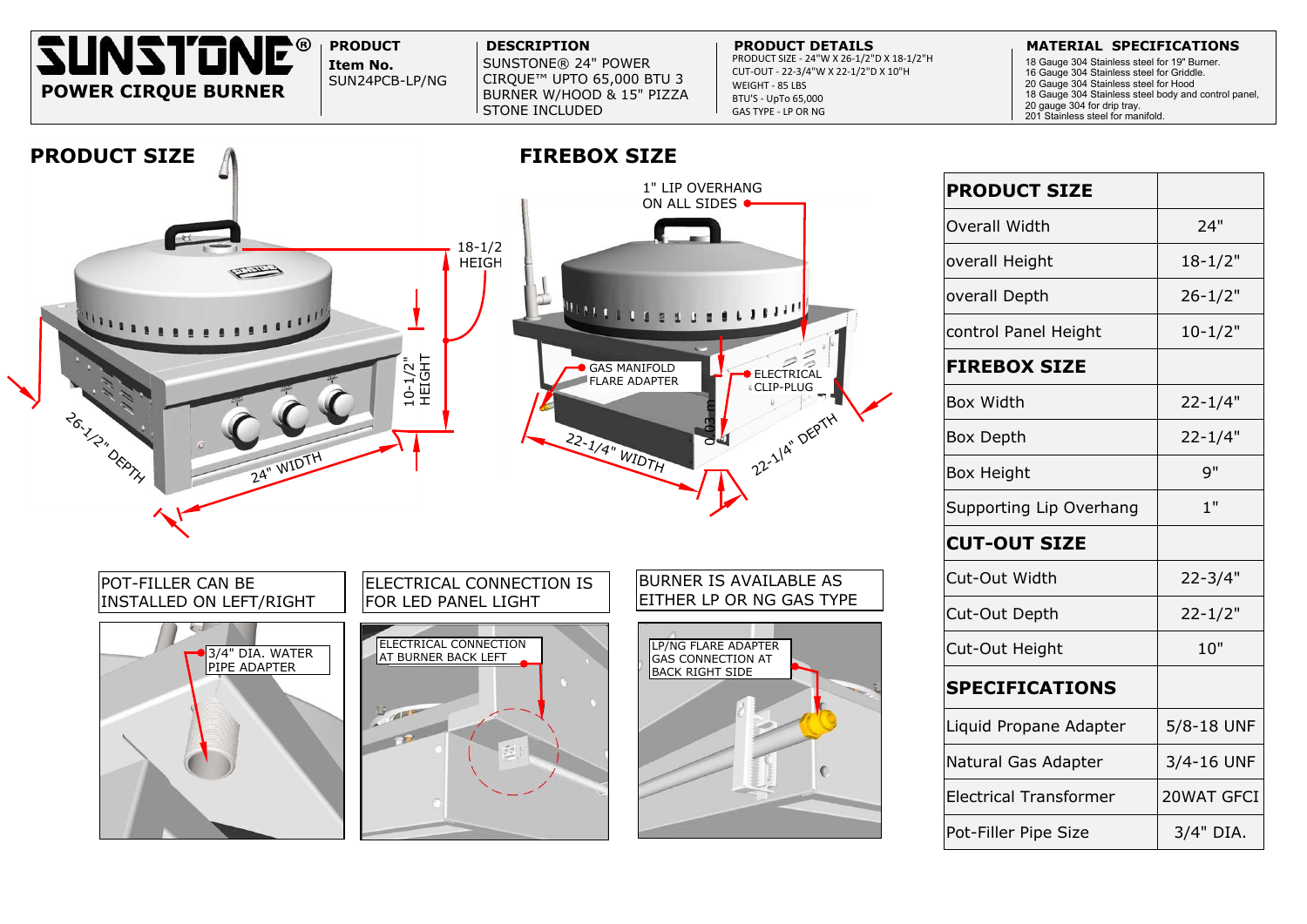# POSITION FOR LIQUID PROPANE



**Item No.** SUNSTONE® 24" POWER CIRQUE™ UPTO 65,000 BTU 3 BURNER W/HOOD & 15" PIZZA STONE INCLUDED

## **PRODUCT DESCRIPTION PRODUCT DETAILS MATERIAL SPECIFICATIONS**

SUN24PCB-LP/NG



PRODUCT SIZE - 24"W X 26-1/2"D X 18-1/2"H CUT-OUT - 22-3/4"W X 22-1/2"D X 10"H WEIGHT - 85 LBS BTU'S - UpTo 65,000 GAS TYPE - LP OR NG

 Gauge 304 Stainless steel for 19" Burner. Gauge 304 Stainless steel for Griddle. Gauge 304 Stainless steel for Hood Gauge 304 Stainless steel body and control panel, gauge 304 for drip tray. Stainless steel for manifold.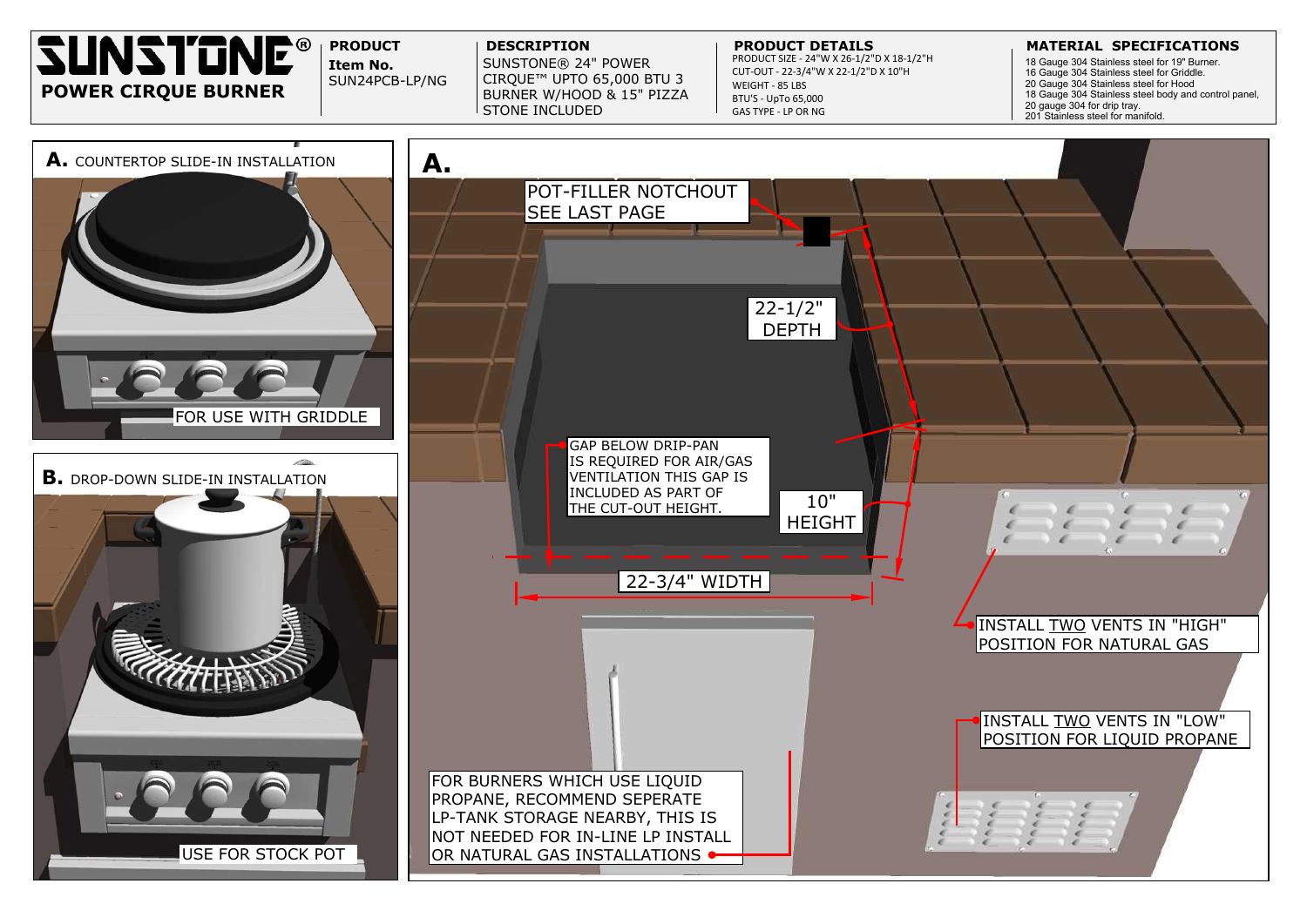

# INSTALL TWO VENTS IN "HIGH" POSITION FOR NATURAL GAS

# INSTALL TWO VENTS IN "LOW" POSITION FOR LIQUID PROPANE

 Gauge 304 Stainless steel for 19" Burner. Gauge 304 Stainless steel for Griddle. Gauge 304 Stainless steel for Hood Gauge 304 Stainless steel body and control panel, gauge 304 for drip tray. 201 Stainless steel for manifold.

![](_page_2_Picture_0.jpeg)